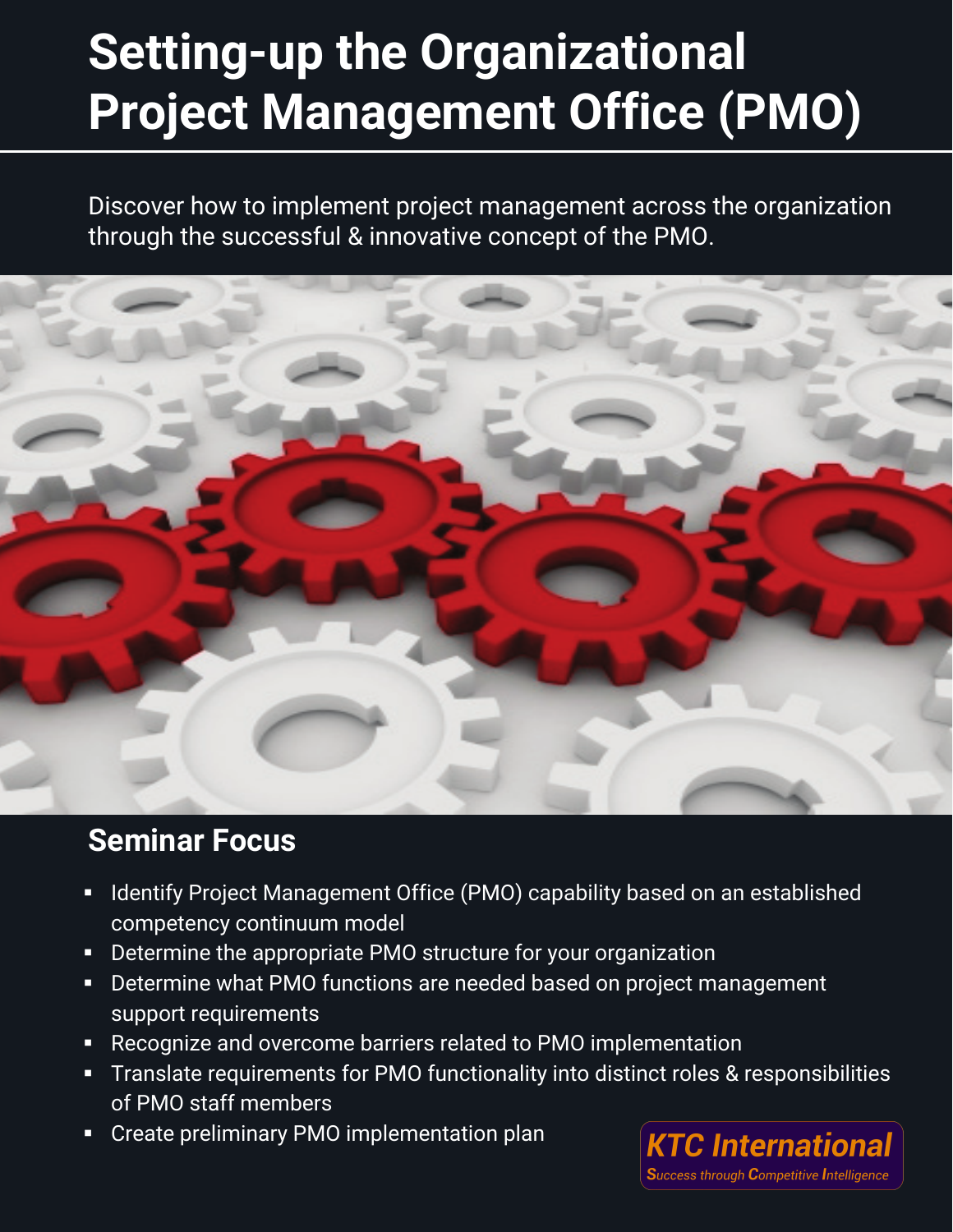# **Setting-up the Organizational Project Management Office (PMO)**

### **Overview**

The Project/Programme Management Office (PMO) is one of the fastest growing concepts in project management today, as it is key to effective implementation of project management across the organisation. Learn to develop the framework for a successful implementation, achieve your goals and objectives and match your strategic business objectives and needs. Discuss your experiences and concerns in context with industry practices as you develop your own plan.

This course is a must for experienced project managers and senior project managers who have recognised the need to obtain the knowledge and skills to plan and implement the appropriate PMO for their own organisation. This course is perfect for helping your organization become more project management focused and learning the ins and outs of establishing a Project Management Office (PMO).

## **Who Should Attend**

- Project, Program & Portfolio Sponsors and Managers
- **Finance Managers**
- **HR Managers**
- **Procurement Managers**
- Marketing & Sales Managers
- **•** Operations Managers
- All who are committed to delivering successful projects on a reduced budget

## **Agenda**

#### **SESSION 1: KEY CONCEPTS**

- **The range of project oversight**
- **The competency continuum**
- The purpose of a PMO
- **Benefits of establishing a PMO**
- Key factors for PMO success
- **IDENTIFICATE:** Identification & involvement of influential stakeholders
- PMO project life-cycle framework
- Facilitating stakeholder buy-in for the PMO
- **The needs analysis & feasibility worksheet**

#### **SESSION 2: PMO ORGANISATION**

- **PMO** structures & their characteristics
- **PMO** organisation issues & challenges
- **The organisational design worksheet**

#### **SESSION 3: PMO FUNCTIONS**

- The functions
- Project management competency
- **Project management services**
- **Project operations support**